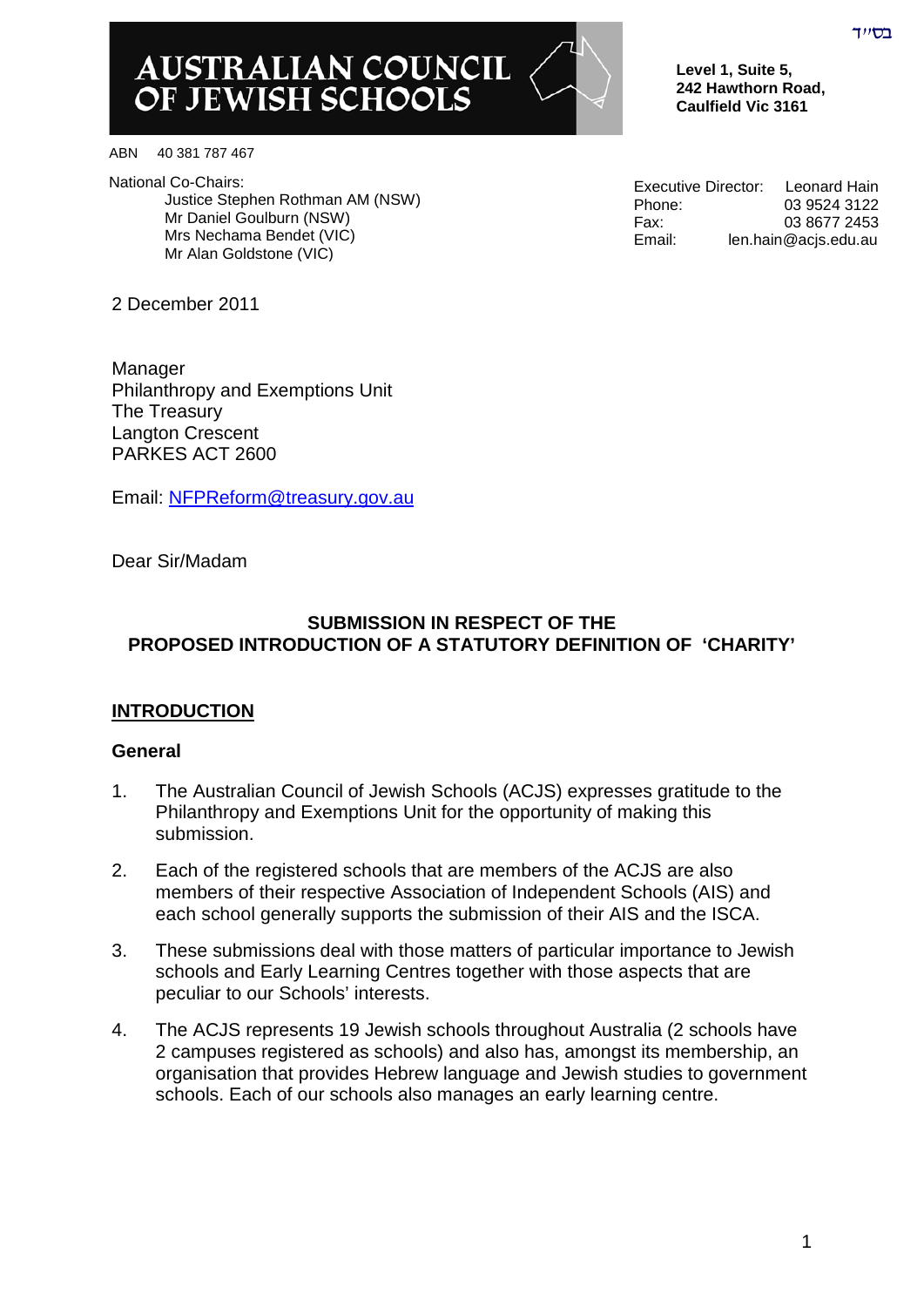- 5. Generally, the interests of the Jewish schools are represented by the respective AIS on matters that are common to the non-government sector. Most interests affecting the operation of schools are common to the sector. The ACJS has also sighted the submission prepared by the ECAJ and the ACJS supports that submission
- 6. Each school has a board of management, which includes members of the Jewish Community, including parents of students at the school, and operates under very strict governance principles, including the election (sometimes contested election) of officeholders. Each school operates on a not-for-profit basis and no officeholder is entitled to be employed by the school, or to contract with the school other than on a strictly transparent basis.
- 7. The ACJS Schools and the associated Early Learning Centres, are academically non-selective and vary in average socioeconomic status considerably. Many ACJS Schools will enrol non-Jewish students, although preference is given to students of the Jewish faith (or persons converting to Judaism). Further, the ACJS Schools vary significantly in their approach to religion, culture and ethos.
- 8. For example, in both Sydney and Melbourne there are schools that cater for Progressive Judaism, modern Orthodox Judaism and "Torah True" Judaism. In Melbourne, there are also schools that cater for "cultural Judaism" (i.e. the teaching of Jewish culture but otherwise consistent with pluralism).
- 9. All of these schools are represented by the ACJS to both State and Federal Governments, within the AIS community and generally. Their interests are significantly different in some areas, and these interests are generally considered and catered for by Governments, other non-government and government schools, and the community generally.

#### **Enrolment Policy and Internal Subsidies in Each School**

- 10. As earlier stated, the ACJS Schools are non-selective. The Jewish community has a long history of support for education. Education is one of the key fundamentals of Jewish culture. This has been the case for at least 2000 years. The Jewish community considers that education, including education in its own culture, is one of the cornerstones of Jewish continuity.
- 11. Judaism (and Jewish culture, if that be different) has developed, or has always taught, policies which would, today, be classified as multiculturalism. The Jewish view is that members of the Jewish community should integrate into general life, while adhering to Jewish values: integration, but not assimilation.
- 12. As a consequence, the Jewish community has always expended a far greater proportion on education than is the norm. It also has continued to adhere to a policy that no Jewish child should be denied an education; nor denied a Jewish education for financial reasons. This practise results in the need of the schools to rely on wide community support in addition to fees charged.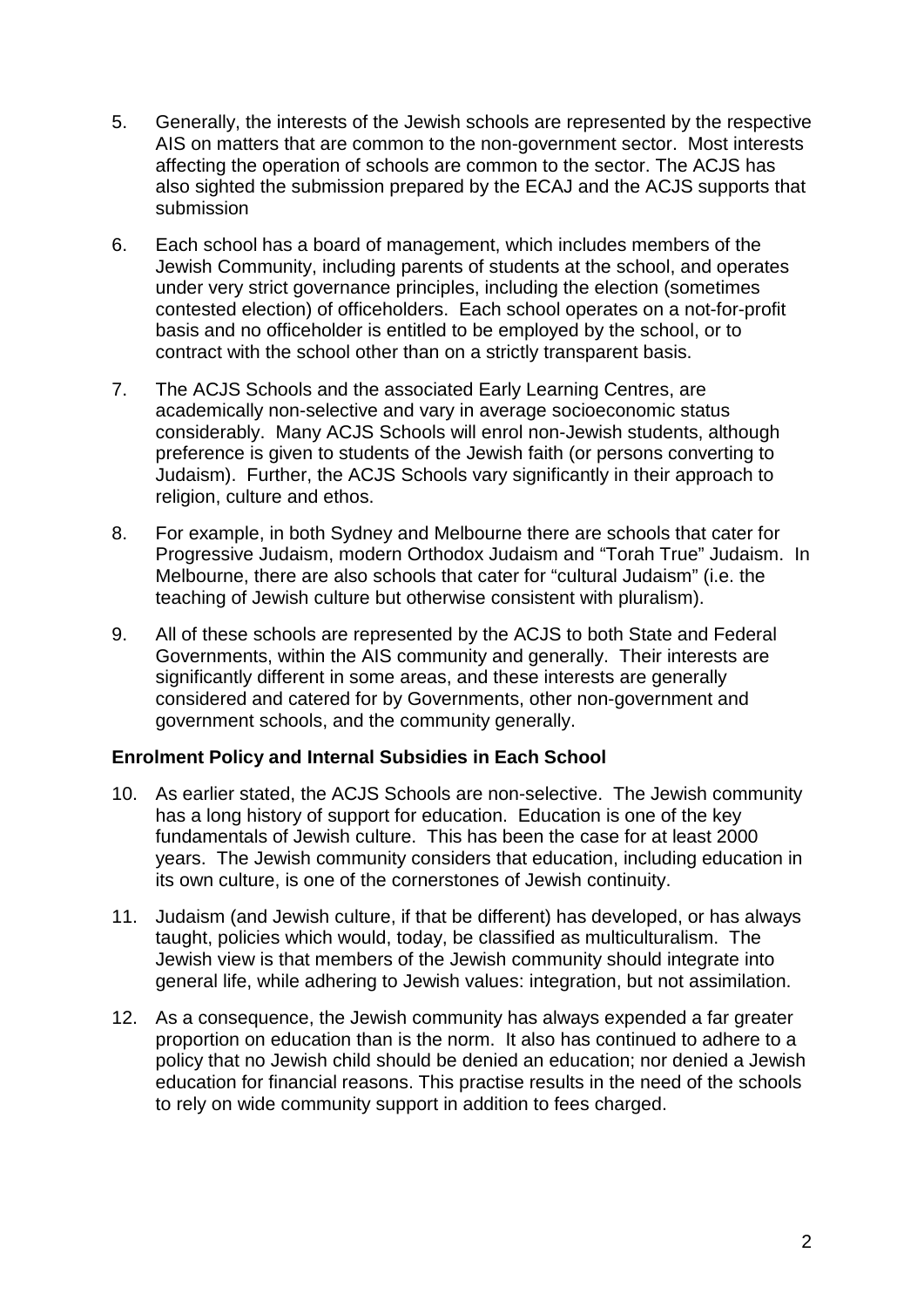- 13. Enrolment at our schools occurs at a young age (i.e. well before admission) and enrolment is accepted, generally, without regard to the capacity to afford fees. If, on admission of a child, a family is unable to afford education at the particular institution, a number of different methods are used to subsidise that education and to allow the child or children to continue at the school.
- 14. The methods used to cross subsidise poorer members of the community vary from school to school and from State to State. In New South Wales, for example, there is a general communal appeal from which the schools are allocated amounts to subsidise families that are unable to afford the ordinary level of school fees and each school effects further subsidies from its fees. That subsidy will vary depending upon the means of the family. In Victoria, Western Australia, South Australia and Queensland, each school takes its own steps in order to subsidise families, usually by way of cross-subsidisation from within the fees otherwise received. Our schools are often aligned for a variety of reasons to various community bodies.
- 15. Generally, but not universally, the school will insist upon a commitment to some fees, albeit, in some cases, quite nominal. The number of families on subsidy fluctuates, and the proportion of families varies between the different schools. In some of our schools up to 83.2% of families are subsidised. The lowest proportion of subsidised families was, in one year, 7%, but generally would not be lower than 13%, at any school. The median proportion of students assisted at ACJS Schools is 29.6%, and the average 30.9%.
- 16. The means test by which an entitlement to subsidy is measured, and by which the level of subsidy is fixed, includes family income, family size, family assets and takes account of disposable income. If income alone were the criterion by which subsidy was measured, there would be significant anomalies and inequities in the application to different families.
- 17. Further, there is no academic selectivity in the enrolment process. Except to the extent that a young child may be classified as not yet ready for school (on the same basis that would occur in, say, government schools), all children are accepted, without regard to academic performance.
- 18. ACJS Schools also have a significant number of students who suffer intellectual and/or physical disabilities, for which additional funding is available from the government, but, unfortunately, at a minimal level. Three ACJS Schools have over 7% of such students, the highest being 15%. No school has less that 1%; the median being 2%, and the average 4%.
- 19. ACJS Schools are mostly co-educational and operate mostly at both primary and secondary levels. The "Torah True" religious Jewish schools are single gender schools (for at least all classes above Year 4) or operate single gender campuses, for reasons associated with a strict application of religious ethos. Some of the ACJS Schools operate only at a primary school level. Most of the schools conduct a preschool, and/or operate early childhood services, on a sessional or long day-care basis.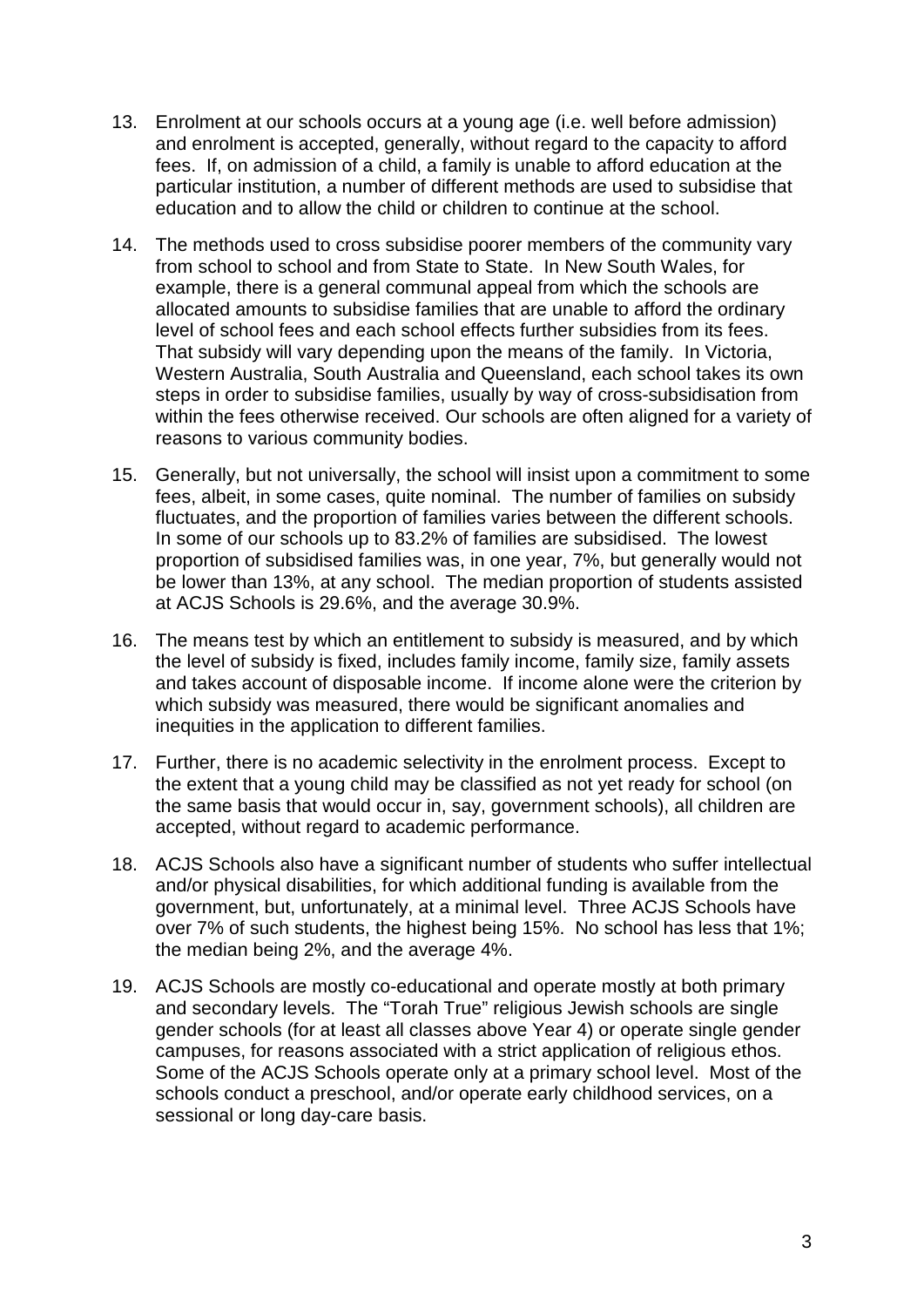- 20. Each of the schools conduct programs through different structures that integrate the teaching of general studies with religious studies. The primary objective of the organisations which conduct the activities is often difficult to define. Education by definition includes the teaching through formal and informal methods of core designated curriculum as defined by ACARA as well as the teaching of moral values, civics and citizenship as well as religion and religious teaching.
- 21. The activity in the main includes formal class room teaching. It however also includes extracurricular activities that occur in a form of social environment that may be conducted through youth group and may occur during or out of normal school hours. Our school day is extended in order to take into account the duel general and religious curriculum in a variety of delivery methods. A number of our schools conduct weekend classes and a number are associated with youth groups that meet on weekends and evenings to deliver an informal education program in line with the values and teaching of the school.
- 22. Using existing definitions of charitable purpose, where both "the furthering of educational goals" and the "furthering of religious teachings" and practises were both deemed naturally charitable purposes the distinction between the two was less important, as goals were in either situation being met. The introduction of a public benefit test may impact in one area affecting the charitable status of the other, particularly if sole purpose is also introduced. This can have an overall global adverse impact on the totality of our educational programs as the two although delivered and managed through separate structures are highly integrated and dependent on each other.
- 23. If the tests that will be introduced in respect of public benefit differentiate between religious practise and teaching and core educational practise and the dominant purpose more strictly defined as the sole purpose, the practical application may present considerable difficulty for our organisations. The interrelationship and cross methodology cannot be underestimated.
- 24. The ACJS in reading the draft definition and the associated discussion fears that the Philanthropy and Exemptions Unit may have underestimated the complexity and interrelationships that give rise to "faith" based school education. There are structures in place that distinguish the general teaching arms from the religious teaching arms and again distinguish from the fund raising arms all of which combine as one to deliver an integrated program.
- 25. The ACJS sees the need for flexibility between these arms as essential to conduct its activity and maintain the outcome that has been achieved to date within our educational structures. The distinction between charitable purposes in education is very difficult and impractical to distinguish between. Our educational programs are multifaceted and integrated programs that cannot be categorised having a single purpose.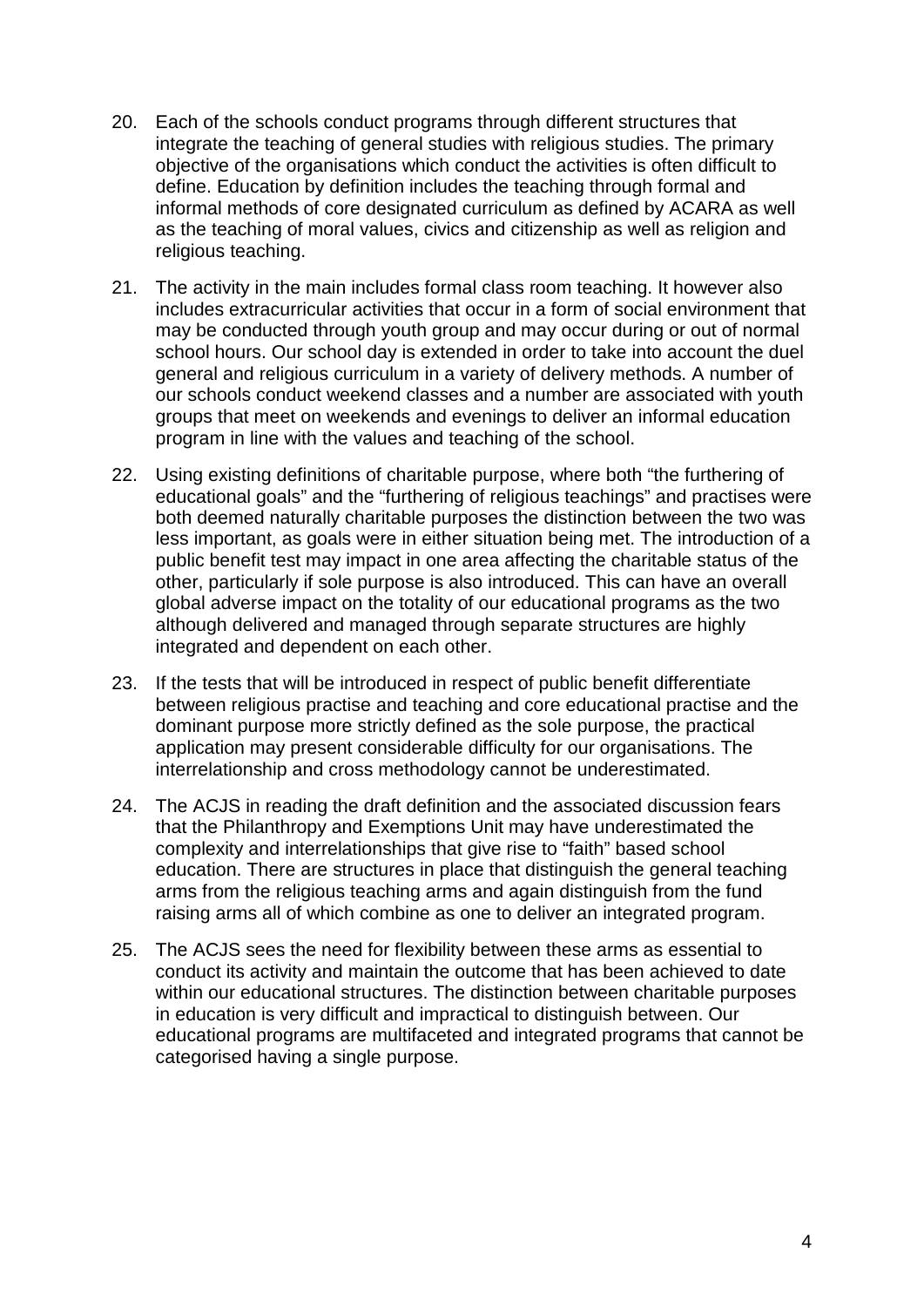# **Question 1: Are there any issues with amending the 2003 definition to replace the 'dominant purpose' requirement with the requirement that a charity have an exclusively charitable purpose?**

- 26. Education requires a multi faceted approach and educational concepts cross defined boundaries. The "dominant purpose" by definition can be an inclusive concept that allows movement in and around the purpose in executing the purpose goals. The change to an "Exclusive purpose" can result in restrictive activity depending on how it is interpreted. If interpreted to restrictively, or too literally, the restriction can prevent the ultimate outcome from being achieved.
- 27. Educational activity involves a multitude of enterprise and a variety of objectives which by definition cross paths. Within the teaching of the Jewish faith, and at our schools, there is the teaching of religious culture and practise integrated with the teaching of core curriculum. This includes both theoretical and practical teaching.
- 28. An example of the issue can be demonstrated as follows:
	- a. Within the teaching concepts, the relief of poverty and care for the needy is a fundamental and key component. Within itself the relief of poverty is a charitable purpose on its own.
	- b. The relief of poverty however is only one aspect taught as a part of religious practise. Scripture, text, tradition and culture is another part of a charitable purpose under the heading of the advancement of Religion.
	- c. These aspects are taught in conjunction with and integrated into the teaching of general curriculum as defined by the State. The general education falls under yet another charitable heading, "the Advancement of education.

These aspects coupled with differing corporate structures and fundraising structures add to the complexity envisaged if dominant purpose is changed to sole purpose.

29. The present funding system as it applies to Independent schools determines a reliance on community fund raising. This within our faith based schools is even more prevalent as our funding mechanisms from Government do not fund the religious teaching aspects nor do they assist in the infrastructure required to deliver that program. Structures to fund raise are also required. These include as well as the structures to deliver the direct programs, structures to manage and operate Building Funds, School Library Funds and other associated funds to assist with overall education as noted above in paragraphs 12-18.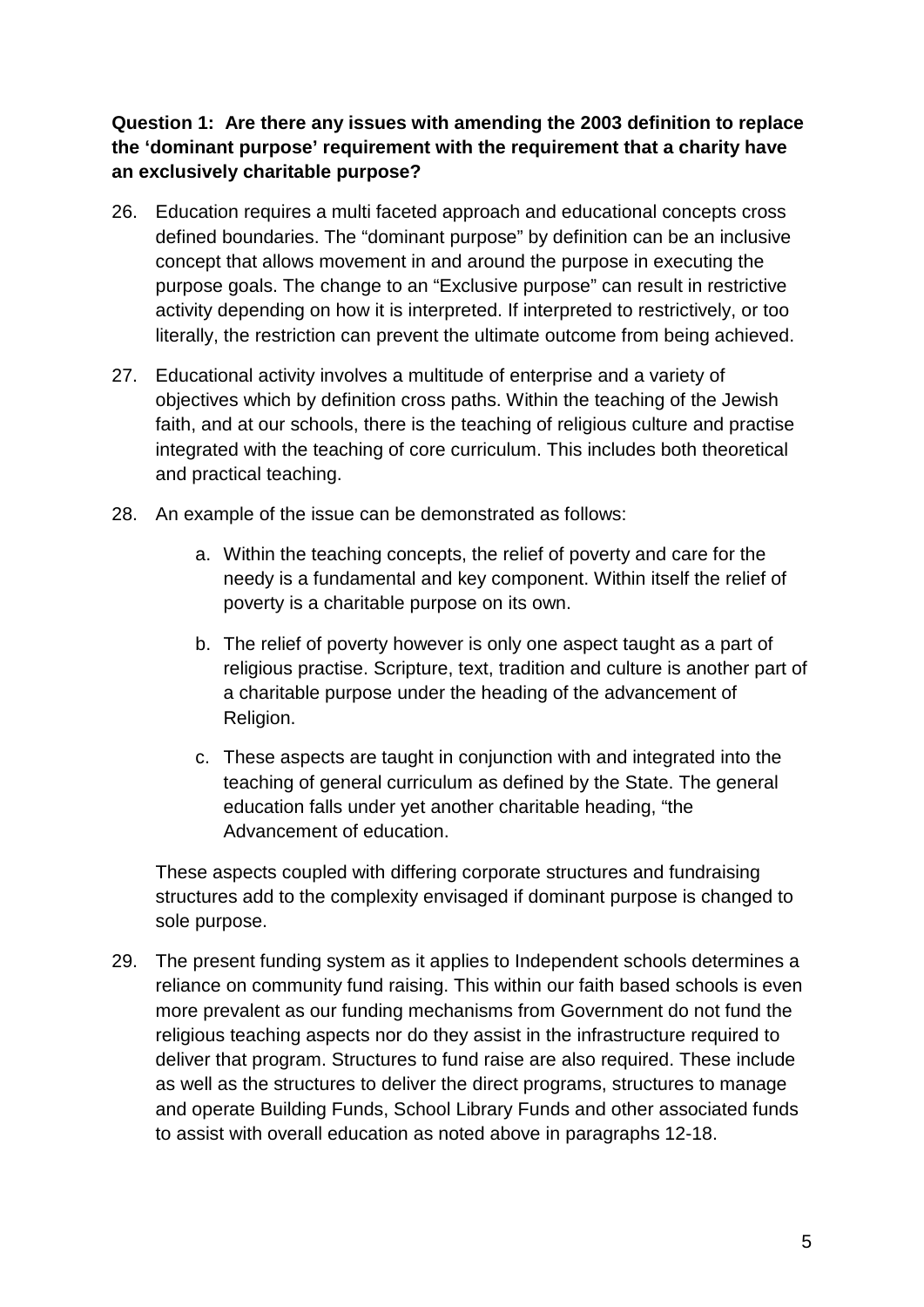- 30. The implementation of the educational programs in a faith based environment involves activities of a wide nature. In some cases these activities may appear in themselves, not to have a charitable purpose and may emulate on the surface a commercial or other enterprise. To change the eligibility criteria from a dominant purpose that has been interpreted to include activities that are **'**incidental or ancillary to a charitable purpose if it tends to assist, or naturally goes with, the achievement of the charitable purpose' could if interpreted too strictly, or in the future to be a "sole purpose", may prevent the inclusion of the activity and deteriorate the overall program frustrating the achievement of the charitable purpose overall.
- 31. The redefining of charitable eligibility to that of a sole charitable purpose will likely bring into question each and every activity undertaken. The task of applying each activity that may appear to fall outside the sole defined charitable purpose will delay the introduction of programs and increase the management costs considerably and again detract from the overall charitable purpose.
- 32. The present system as noted with the consultation paper requires on-going internal assessment of the charitable activity and ensuring compliance with the dominant purpose. This too is subject to independent verification. The ACJS would not support the change from "dominant purpose" to "sole purpose"

## **Question 2: Does the decision by the New South Wales Administrative Tribunal provide sufficient clarification on the circumstances when a peak body can be a charity or is further clarification required?**

33. The legislation should expressly provide that a body whose dominant purpose is to enhance the effectiveness or viability of charitable organisations by providing them, on a not-for-profit or membership only basis, with professional development, mentoring, advocacy, planning, financial, investment or other support services should also be a charitable institution. The ACJS supports that peak bodies in the circumstances outlined be charitable institutions within themselves.

#### **Question 3. Are any changes required to the Charities Bill 2003 to clarify the meaning of 'public' or 'sufficient section of the general community'?**

34. The question of "public benefit" goes beyond the definition of "public" and also considers what might be considered a definable quantity of members of the public to be sufficiently represented and to have their activity if otherwise eligible recognised as charitable.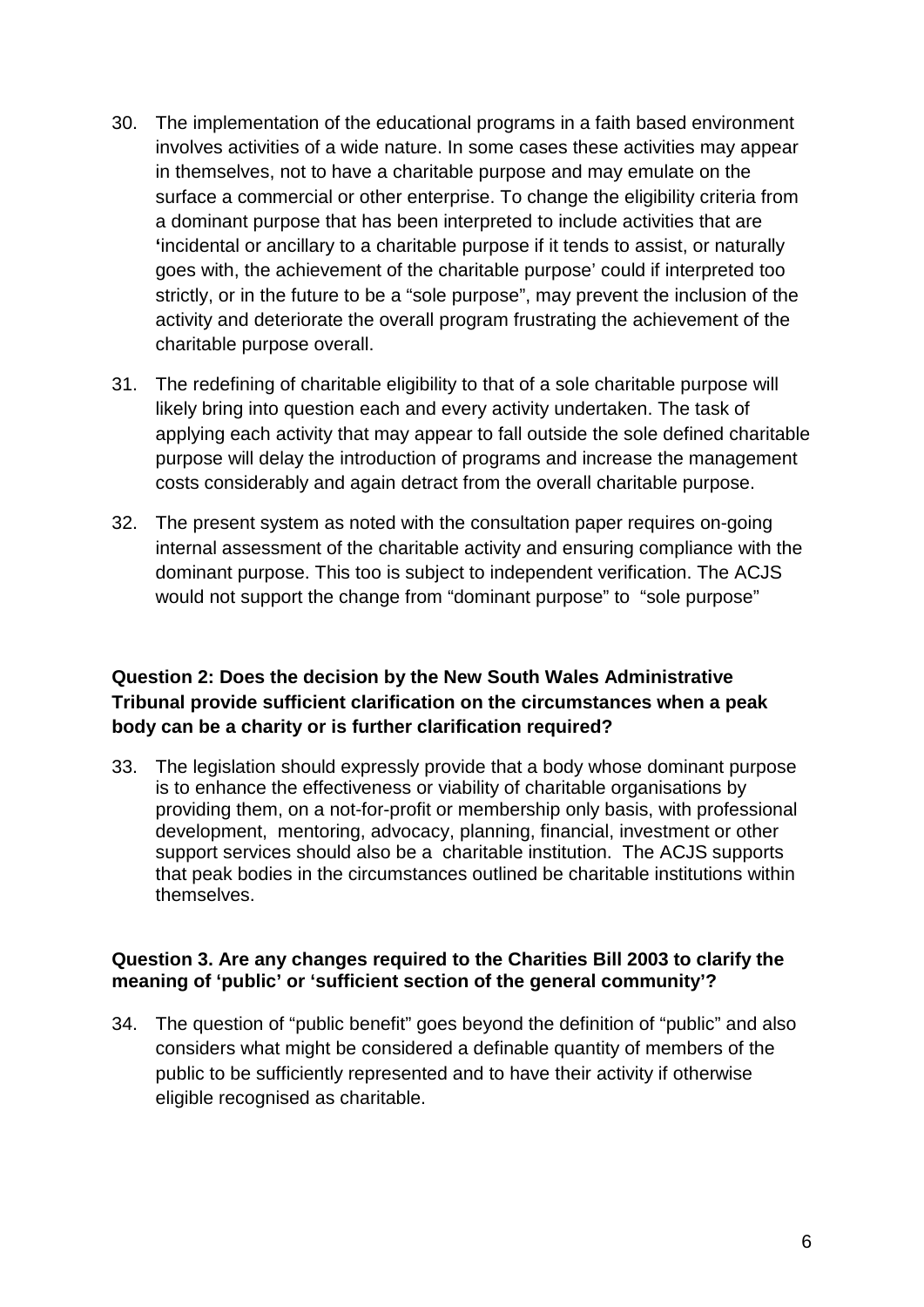35. There has been a standing practise that what benefits members of the Jewish community (and other statistically smaller groups) irrespective of statistical representation is deemed to be in the overall public interest if that group (and potentially others) benefit.

The ACJS would be opposed to any change in that understanding or application.

- 36. The Charities Bill 2003 provided that a purpose is not directed to the benefit of a sufficient section of the public if the people to whose benefit it is directed are numerically negligible. The ACJS believes this definition of 'a sufficient section of the public' that is based exclusively on numerical criteria can lead to discrimination and ineligibility based on popular practise or statistical anomaly.
- 37. This is of particular concern within the Jewish community as there is within the community and amongst the schools, schools which have an interest in cultural and heritage teaching, schools that give priority to specific religious and or other aspects of learning and or religious priority, and schools that lean to the generalisation. Each of these groups and schools, service communities that could statistically be identified and deemed to be statically negligible.

# **Question 4: Are changes to the Charities Bill 2003 necessary to ensure beneficiaries with family ties (such as native title holders) can receive benefits from charities?**

- 38. The question of family heritage, culture and affiliation and identification is important. It is clearly important to members of races, such as Aboriginal and Torres Straight Island families. It is equally as important to families that have come from other culturally at risk communities and in other cases, families of people who have suffered from an event, common and significant community crisis or natural disaster.
- 39. The present legislation accommodates these aspects when deemed sufficient by making one off exceptions or granting one off specific event allowances, such as the Black Saturday bush fire relief appeal, or the Queensland flood relief appeals. The definition of charity should be sufficient to incorporate family ties from a range of events, relationships or associations based on a family tie, rather than an exception application.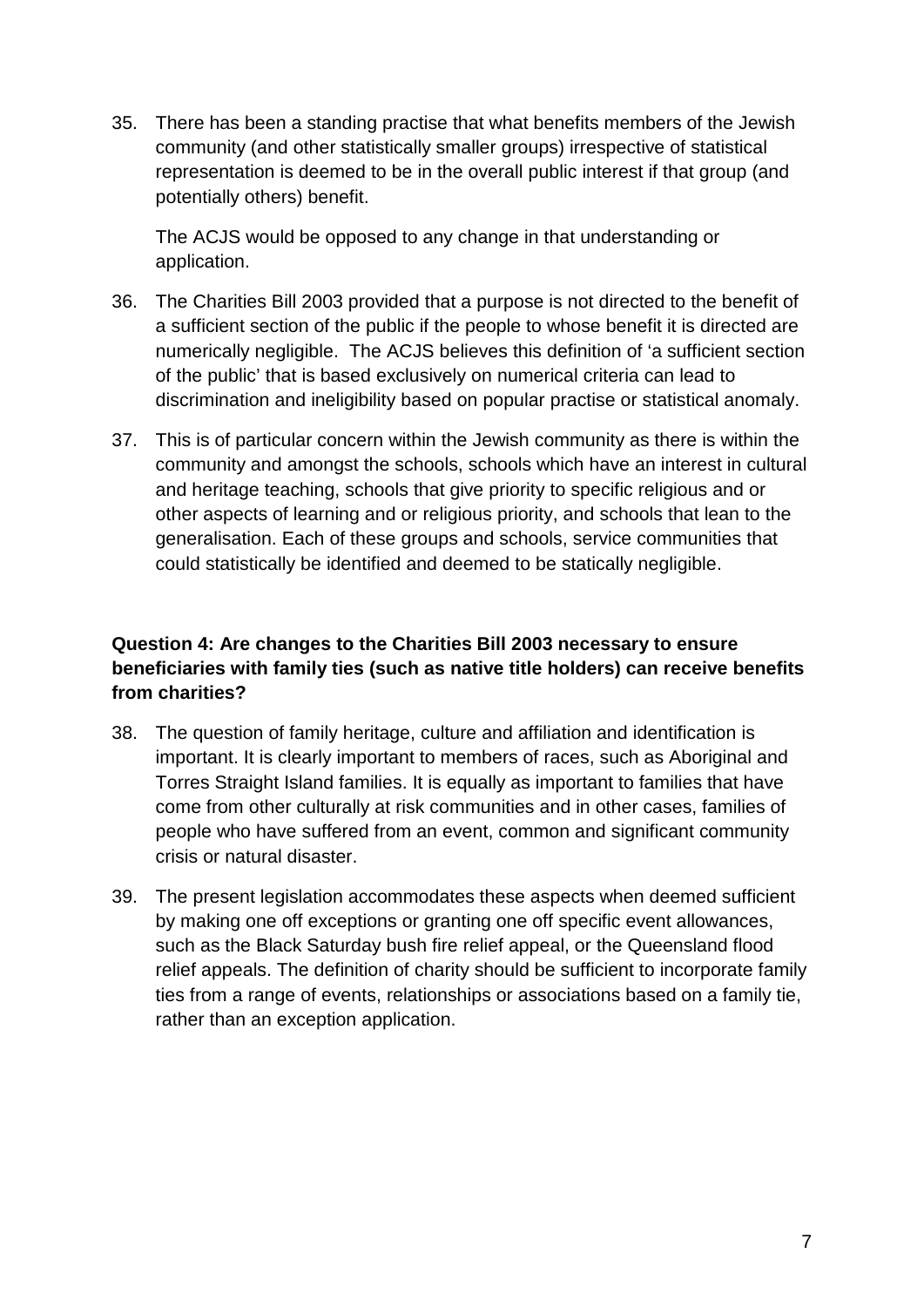**Question 5. Could the term 'for the public benefit' be further clarified, for example, by including additional principles outlined in ruling TR 2011/D2 or as contained in the Scottish, Ireland and Northern Ireland definitions or in the guidance material of the Charities Commission of England and Wales?** 

40. The Charities bill 2003 determined a charitable purpose where

- a. There was an aim for a common good and
- b. There was a practical utility and
- c. It is directed to a significant section of the general community

Common law develops over time to accommodate the perceived changing conditions and the altering needs of society. In some senses this will reflect on social process to effect change in public opinion.

It is our view that the legislature should determine the proper definition of charity and not leave it to the judiciary to develop a code that is absent of legislative intervention.

The question of applicability to a significant section of the community was addressed above in paragraphs 34-36

# **Question 6. Would the approach taken by England and Wales of relying on the common law and providing guidance on the meaning of public benefit, be preferable on the grounds it provides greater flexibility?**

- 41. The common law interpretive reliance is based over time on public and or perceived public vocal opinion. The media today is active through its emotive language and often through its release of selective superficial information designed to generate sales, acts in a manner that it sees in the public interest. The media is active in forming and directing public opinion. In respect of charitable organisations the Common good needs to have protection for minority and small sector populations. Common law determination is not appropriate without deeming guidelines.
- 42. Common law determinations can have the effect of setting guidelines and of making aspects of charitable acts a defining feature to determine a charitable purpose. Our schools operate in a variety of ways and provide support and education in a variety of ways. It would not be appropriate for a "test case" to determine that one way is better than another, and thus by common law be interpreted thereafter that all schools should follow a defined practise in order to meet the public benefit test.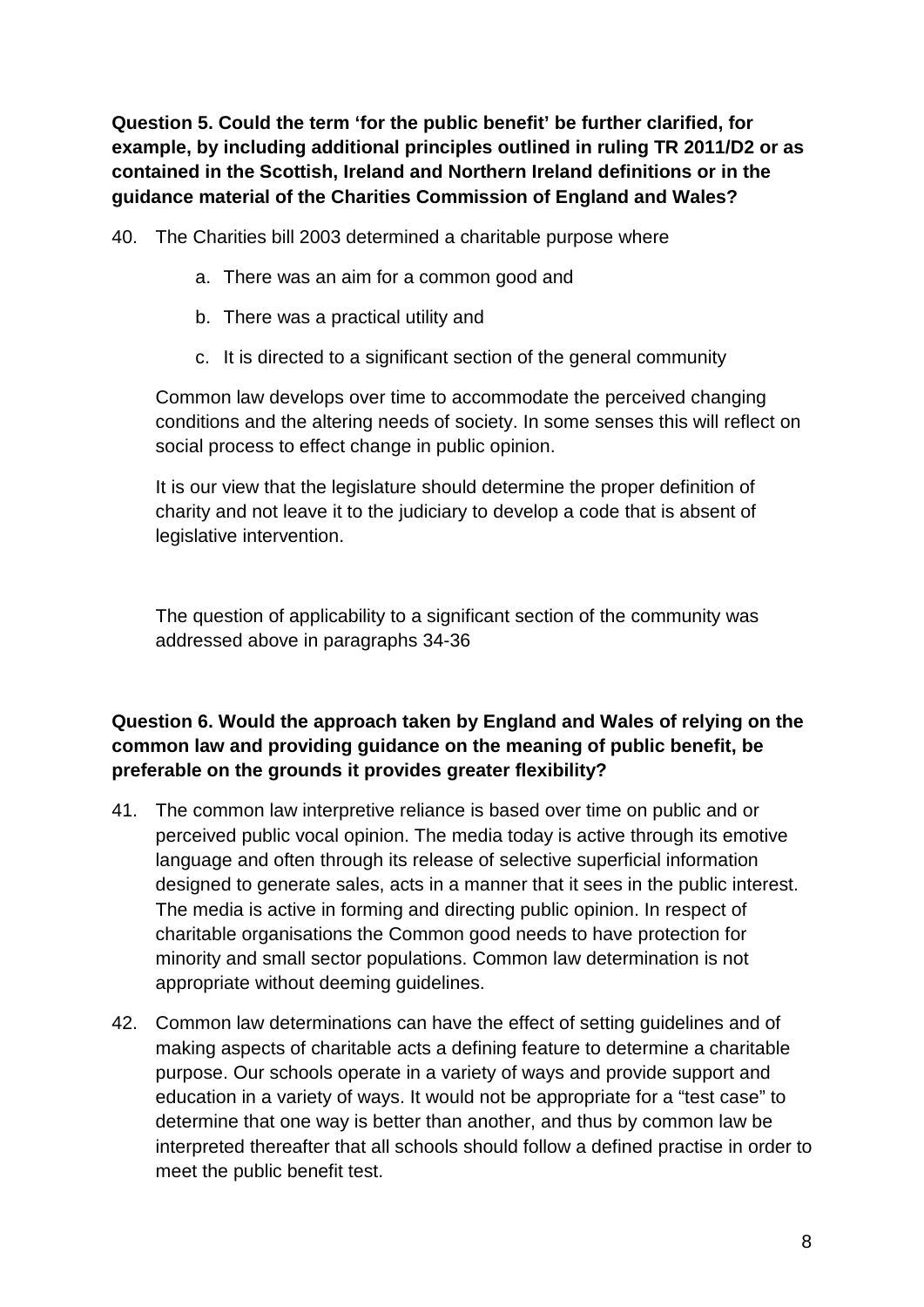43. In other words, the tolerance that Australia has traditionally displayed toward minority groups, religious or otherwise (with the possible exception of the Indigenous Community) should not be discouraged. It is essential if Australia is to continue as a fair and just society that what is considered good for minority groups is considered good for Australia. The tests by which this is measured must accommodate multiculturalism and religious tolerance as well as the teaching of religion by religious groups in society.

Obviously there could be tests associated with religious teaching that ensure such teaching is not inconsistent with the general enjoyment of all Australians, but the legislature needs to ensure that the charitable purpose is not diminished.

## **Question 7. What are the issues with requiring an existing charity or an entity seeking approval as a charity to demonstrate they are for the public benefit?**

- 44. The response to this question in the absence of the other issues and questions raised is difficult to respond. The response will vary depending on the outcome of "dominant purpose" versus "sole purpose" and of course the interpretive decisions on what constitute a sole purpose. The extent of the issue will also change depending on what is determined as a significant section of the public and how that is measured. The extent of the issue will change again depending on what test is required to demonstrate common good.
- 45. The overturning the presumption of common good in respect of the four existing heads, and requiring organisation to demonstrate that they are for the public benefit and that they represent a significant sector of the general community would impose very significant additional compliance costs and reduce the funds and time that charities have available to meet their core purposes.
- 46. The demographic and social research that would be required to meet the criteria in cases of smaller communities or special interest schools would be such that the onerous task involved would see the school fail. These smaller special interest schools rely heavily on volunteers to manage and direct the school. If their time is taken in overseeing and sourcing, demographic studies to demonstrate statistical representation and social research to demonstrate common good and overall outcomes, the school will not receive its management and direction and the core activity will fail as a result of the compliance and registration testing requirements.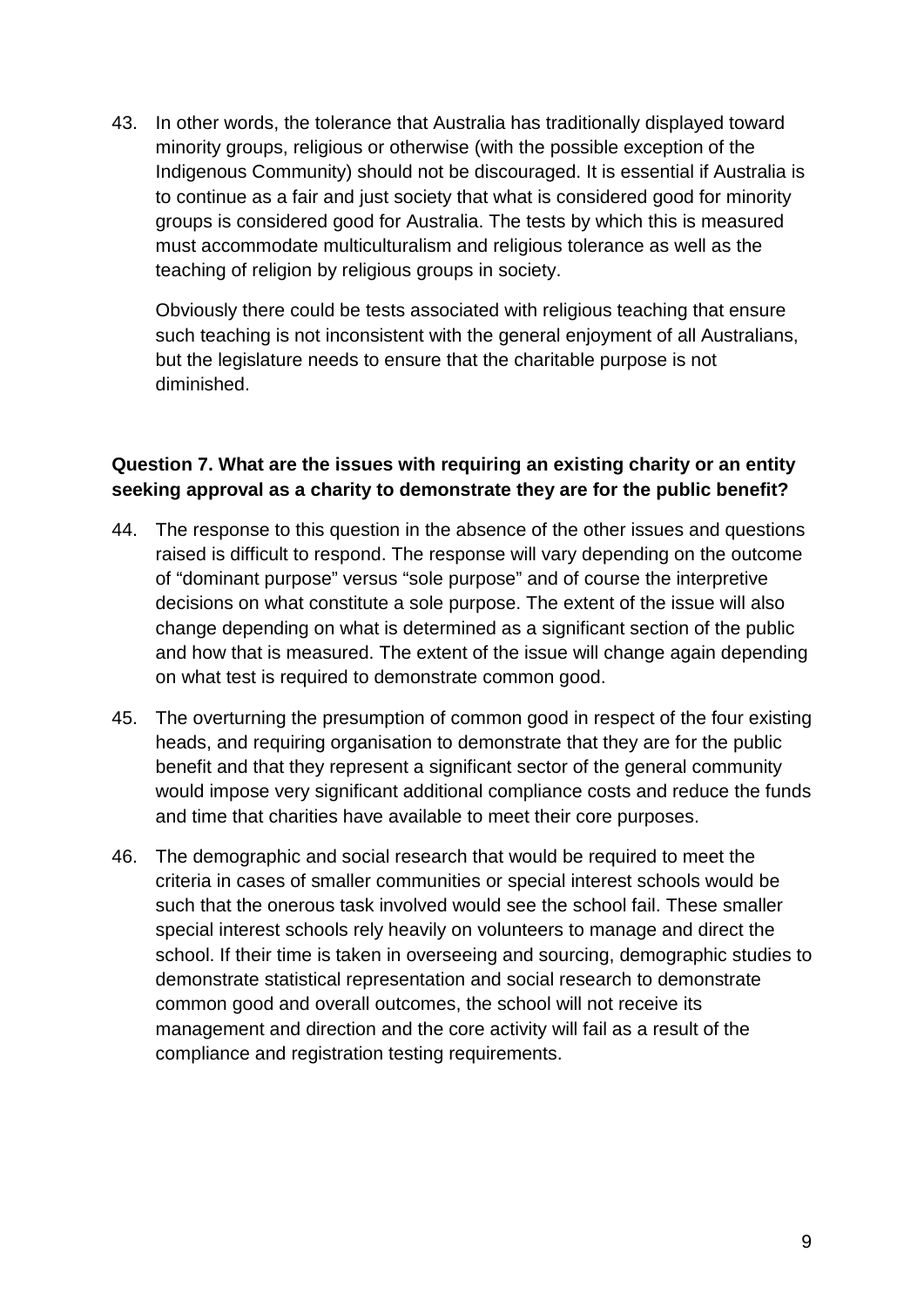# **Question 8. What role should the ACNC have in providing assistance to charities in demonstrating this test, and also in ensuring charities demonstrate their continued meeting of this test?**

- 47. Organisations that have been established for the relief of poverty, the advancement of education or the advancement of religion (whether they are existing charities or entities seeking approval as charities or new organisations, the ACJS supports the maintenance of the existing presumption of public benefit for such bodies.
- 48. The ACJS is of the view that the ACNC should act in a monitoring role in a way that they assist the schools and entities comply with the charitable purposes and guide them through the legislative and registering requirements.

## **Question 9. What are the issues for entities established for the advancement of religion or education if the presumption of benefit is overturned?**

49. In response to this question we refer you to our response at paragraphs, 40 to 42

## **Question 10. Are there any issues with the requirement that the activities of a charity be in furtherance or in aid of its charitable purpose?**

- 50. The World Investments decision, accepted, the activities undertaken by an entity need not be intrinsically charitable for the institution to be charitable. Our schools as noted above conduct activities in a variety of fields in order to demonstrate and teach the practical implication of the teachings of both general and religious study. The activity within itself at any given time may not be charitable within its self or meet that purpose if looked at in isolation. It is imperative that any legislation consider the intent of the activity and the ultimate use of funds when considering charitable purposes and be interpreted as widely as possible.
- 51. The response again in respect to this question will be different with additional care and considerations required if the dominant purpose is replaced with a sole purpose. The integration of dual activities may well be impacted.

## **Question 11. Should the role of activities in determining an entity's status as a charity be further clarified in the definition?**

52. Refer to paragraphs 49 and 50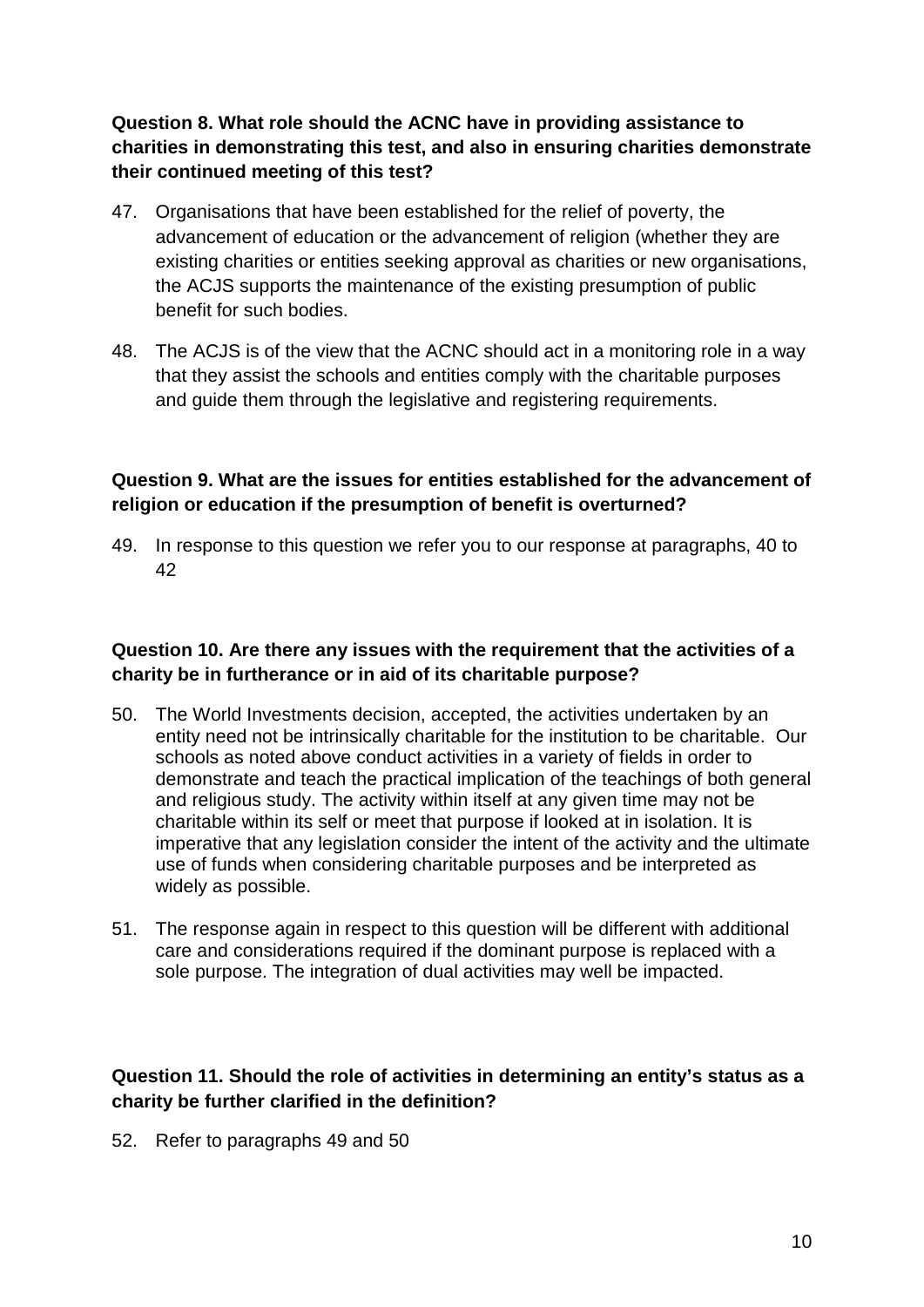# **Question 12. Are there any issues with the suggested changes to the Charities Bill 2003 as outlined [in the Consultation Paper] to allow charities to engage in political activities?**

- 53. The role of a peak body represented group and or a charity or school as a part of achieving its goals must be in a position to advocate for rules, laws, legislation and regulation that allow it to further its purpose and to act in furthering its purposes.
- 54. A definition of political activity as activities that seek to attempt to change the law or government policy, or decisions of governmental authorities should not be deemed as political activism for charitable purposes.

## **Question 13. Are there any issues with prohibiting charities from advocating a political party, or supporting or opposing a candidate for political office?**

- 55. The ACJS as are our constituent members are apolitical, and bipartisan. As a peak body we do not advocate for a political party or a particular candidate on a personal level. It is important however to be able to distinguish between the support for a candidate or party, and the policy of that candidate or party as it impacts on the activity and or charitable purpose with which we engage.
- 56. If there is a prohibition introduced that limits advocating for a political party or a particular candidate, it must be clear that advocacy in respect of policy must be allowed to occur.

## **Question 14. Is any further clarification required in the definition on the types of legal entity which can be used to operate a charity?**

- 57. There is no present entity structure that really suits a not-for-profit. Entity structures can vary immensely and must have the flexibility to be sufficiently adaptive so that a structure can meet and comply with the operating stakeholders with which it engages.
- 58. Clause 56 above presupposes that the not-for-profit clauses and wind up clauses are suitably embedded in the structural documentation.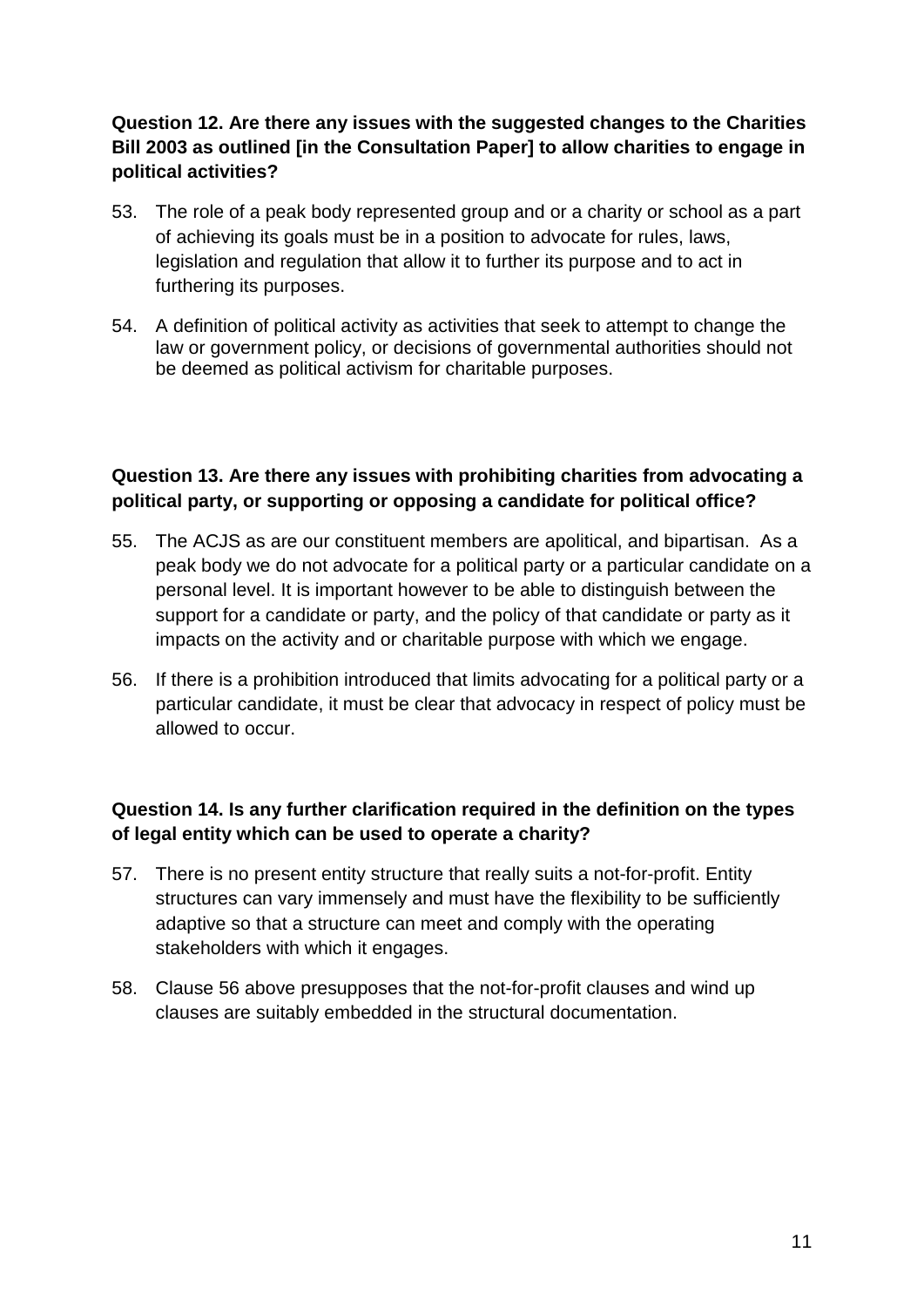## **Question 15. In the light of the** *Central Bayside* **decision is the existing definition of 'government body' in the Charities Bill 2003 adequate?**

- 59. In the 2003 *Central Bayside* decision, the High Court, considered the meaning of government control, and whether on the facts the extent of government control and influence meant the entity was carrying out the functions of government. In the case of Independent schools and the question of funding that is now of public interest this question arises specifically and it is questionable as to what was determined by partnership arrangement
- 60. It must be clear that within the legislation that it is the dominant purpose that is deemed charitable in its own right. That purpose should not be considered in the light of who else may be providing that service or activity. It should not matter if that service is also provided by Government, a semi Government body, a government company or another charitable institution.
- 61. In respect of receipt of funds and contributions from Government, these funds should not determine or be a deeming factor in the definition of a "government body". The compliance requirements that are a part of receiving Government funds should also not be considered as an act on behalf of government.

# **Question 16. Is the list of charitable purposes in the Charities Bill 2003 and the**  *Extension of Charitable Purposes Act 2004* **an appropriate list of charitable purposes?**

- 62. The ACJS maintains concern that with lists of charitable purposes defined, the activity becomes the primary determinant and there can be a loss of dominant purpose.
- 63. ACJS schools, has a wide integrated program that cover a large variety of activities designed to achieve their goals from an educational and religious or cultural perspective. To define each activity or to limit activities to those activities on defined lists can limit the initiative of the teacher and the program impact. It is the submission of the ACJS that the activity be demonstrated applicable to the dominant purpose to be considered eligible and not subject to its presence on a list.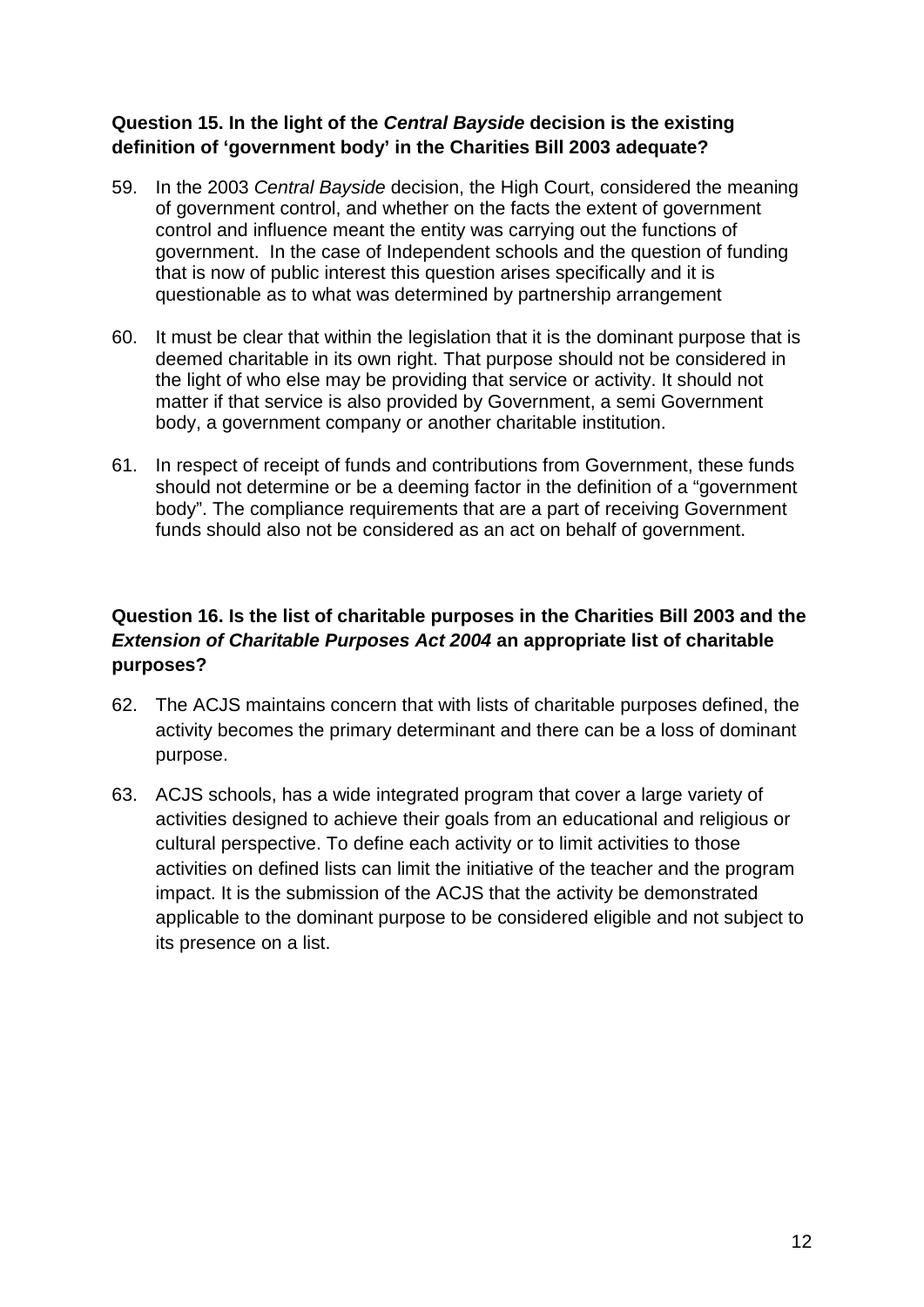# **Question 17. If not, what other charitable purposes have strong public recognition as charitable which would improve clarity if listed?**

- 64. To identify today and enact today a defined list of charitable purposes limits the ability to recognise and address new issues as they become apparent. Today's society is changing very fast. Technology is introducing issues through social media that 5 years ago or even 2 years ago were not evident or thought of. Tomorrow may well have a new issue that require address. It is imperative that the legislation be adaptive and a guide. It must not be comprehensive, all inclusive and exhaustive.
- 65. Educational institutions are often the first to detect these new phenomena and their impact. The dominant purpose criteria as distinct from the sole purpose criteria, acts naturally to address this issue. The ACJS does not support the introduction of a pre approved list of charitable purposes

## **Question 18. What changes are required to the Charities Bill 2003 and other Commonwealth, State and Territory laws to achieve a harmonised definition of charity?**

- 66. The Australian Government through a range of bodies is presently defining consistent guidelines and definitions that will apply in all States and Territories equally. They are presently doing this with
	- a. ACARA and the Curriculum and National testing:
	- b. AITSL and national teacher registration criteria:
	- c. Early Years reform Agenda and
	- d. are looking at the same logic in respect of equal opportunity and discrimination.

It is imperative that the Charities Bill be nationally accepted. Peak bodies and institutions, today work across State and Territory boundaries. Funds and services need to be applied where necessary and the rules and guidelines should be uniform.

## **Question 19. What are the current problems and limitations with ADRFs?**

- 67. As noted above, the relief of poverty and the addressing of need whether caused by natural disaster or other event is a part of the teaching within our schools. The wider the definition and broader the assistance the more this enhances our teaching.
- 68. A concept within our religious and general teaching is to assist in areas of need and to not be judgemental in respect of the creation of the need or the needy themselves. To this end the wider the definition and the more inclusive the more appropriate.